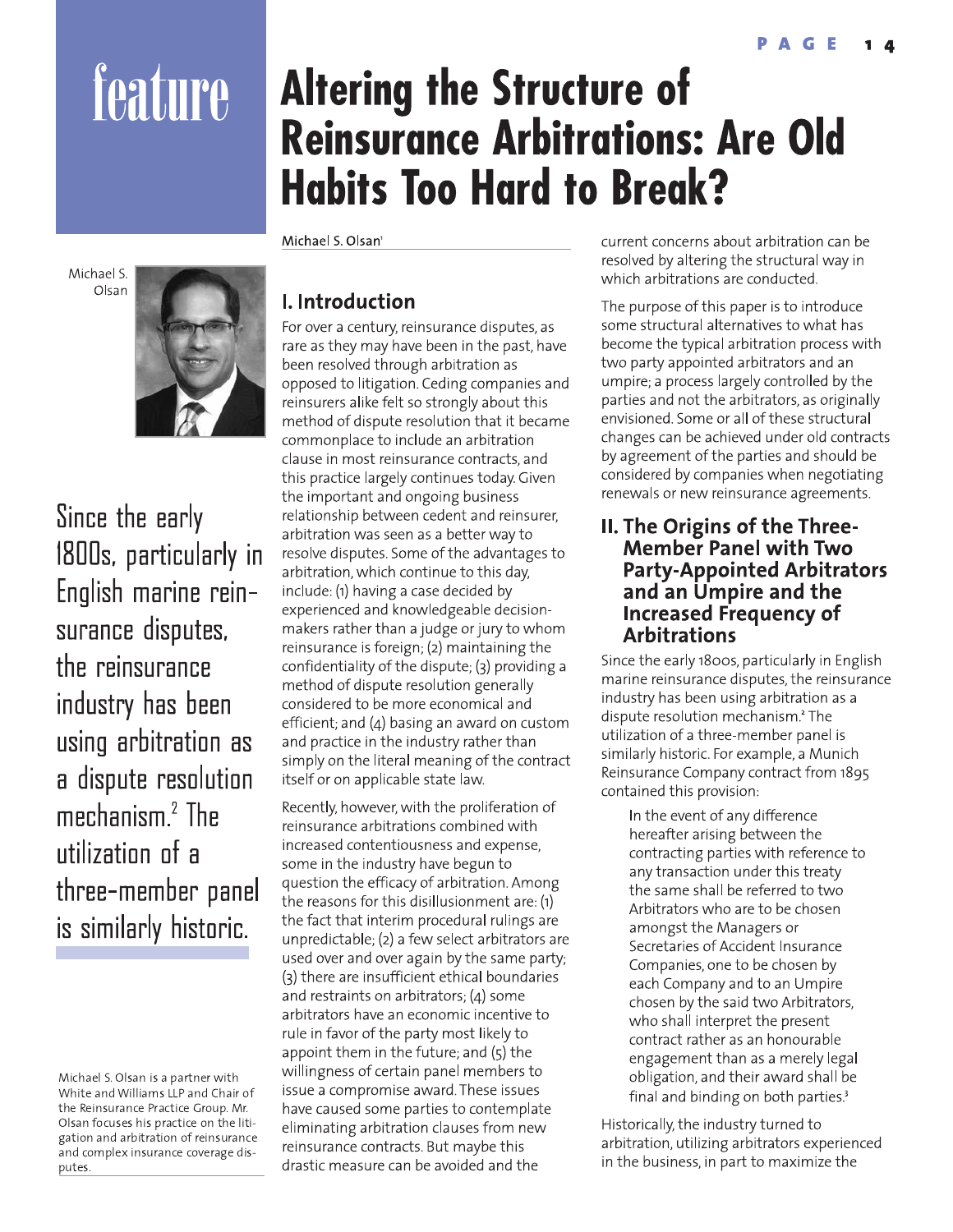#### PAGE  $1<sub>5</sub>$

chances of resolving a dispute without jeopardizing a business relationship.<sup>4</sup> Before the 1990s, arbitrated disputes were the exception as cedent and reinsurer worked to amicably resolve any disputes in the interest of their ongoing business relationship.<sup>5</sup> It is not surprising, then, that the parties had a level of trust that the panel would be selected as envisioned when the treaty was underwritten and not in a way to "game the system," with each side vying for control and undue advantage. This historical approach changed dramatically with the increase in cessions involving environmental, asbestos and other long-tail claims, coupled with the fact that an increasing number of ceding companies and reinsurers were in runoff. With runoff, the goal of maintaining a future relationship was gone, the need for arbitrations increased, and contentiousness both in panel formation and in the arbitration process as a whole -rose.

As the stakes got higher, arbitration began to look more like litigation, starting with maneuvering for the "best" panel, just as some litigants engage in forum shopping. This maneuvering tactic became most prevalent in umpire selection as many parties began to feel that the case could be won or lost depending upon the umpire. Many contracts, including the quoted 1895 Munich Re treaty, require the two party-appointed arbitrators to choose the umpire. Notice that the umpire was to be elected by the arbitrators, not by the parties or counsel. In many contracts that contain a similar provision, it is only if the two arbitrators cannot agree on an umpire that some alternative method, like drawing lots, is undertaken. In other words, drawing lots was designed to be a last resort. Now, however, drawing lots has become the norm, is done with the heavy influence of counsel or the parties, and is often viewed as a mechanism for parties to "game the system."<sup>6</sup> This method of panel selection may also provide an avenue for delay, minimizing one of the advantages of arbitration quick resolution.7

While there are alternatives to this usual arbitration structure, some of which are discussed here, the wheels of change move so slowly that it may be years (or even decades) before we see any real shift in the structure of reinsurance arbitrations. Of course, change can come in different shapes and sizes, including how a panel is selected, the number of arbitrators, the role of the arbitrators, and the general procedures followed throughout the course of the proceeding.

#### III. Arbitration Before a **Single Arbitrator**

One obvious alternative to the threeperson panel is to have a single arbitrator. In the United Kingdom, for example, a single arbitrator is the default mechanism when there is no agreement between the parties or contract provision mandating the number of members on the panel. As the U.K. Arbitration Act of 1996,  $\frac{1}{2}$  15(3) provides: "If there is no agreement as to the number of arbitrators, the tribunal shall consist of a sole arbitrator."<sup>8</sup> Of course, self evident benefit to a single arbitrator proceeding is economics; each party pays for half an arbitrator instead of one- and a half arbitrators (partyappointed plus half the umpire).

Where the rubber hits the road in the single arbitrator proceeding is the method of selection. There are some organizations like AAA that provide procedures for the selection of the arbitrator.<sup>9</sup> Pursuant to section R-1 5 of AAA's Procedures for the Resolution of Intra Industry U.S. Reinsurance and Insurance Disputes Supplementary Rules, "if the arbitration agreement does not specify the number of arbitrators, the dispute shall be heard and determined by one arbitrator, unless the AAA, in its discretion, directs that three arbitrators be appointed."<sup>10</sup> The appointment of a single arbitrator may be achieved in accordance with Rule R-I 1(a) and (b) of AAA's Commercial Arbitration Rules." Under that provision:

(a) If the parties have not appointed an arbitrator and have not provided any other method of appointment, the arbitrator shall be appointed in the following manner: The AAA shall send simultaneously to each party to the dispute an

identical list of 10 (unless the AAA decides that a different number is appropriate) names of persons chosen from the National Roster. The parties are encouraged to agree to an arbitrator from the submitted list and to advise the AAA of their agreement.

(b) If the parties are unable to agree upon an arbitrator, each party to the dispute shall have 15 days from the transmittal date in which to strike names objected to, number the remaining names in order of preference, and return the list to the AAA. If a party does not return the list within the time specified, all persons named therein shall be deemed acceptable. From among the persons who have been approved on both lists, in accordance with the designated order of mutual preference, the AAA shall invite the acceptance of an arbitrator to serve. If the parties fail to agree on any of the persons named, or if acceptable arbitrators are unable to act, or if for any other reason the appointment cannot be made from the submitted lists, the AAA shall have the power to make the appointment from among other members of the National Roster without the submission of additional lists.<sup>12</sup>

While the parties and counsel have a role in this method of arbitrator selection, the fact that the original slate is chosen for them should reduce each party's ability to "game the system" and will decrease the "over-use" of certain arbitrators.

The recently enacted AIRROC Dispute Resolution Procedure similarly offers a mechanism for the selection of a single arbitrator)<sup>13</sup> Under that Procedure, AIRROC will select 15 names at random from its list of approved arbitrators, or from an alternative list as agreed by the parties, and submit a disclosure form for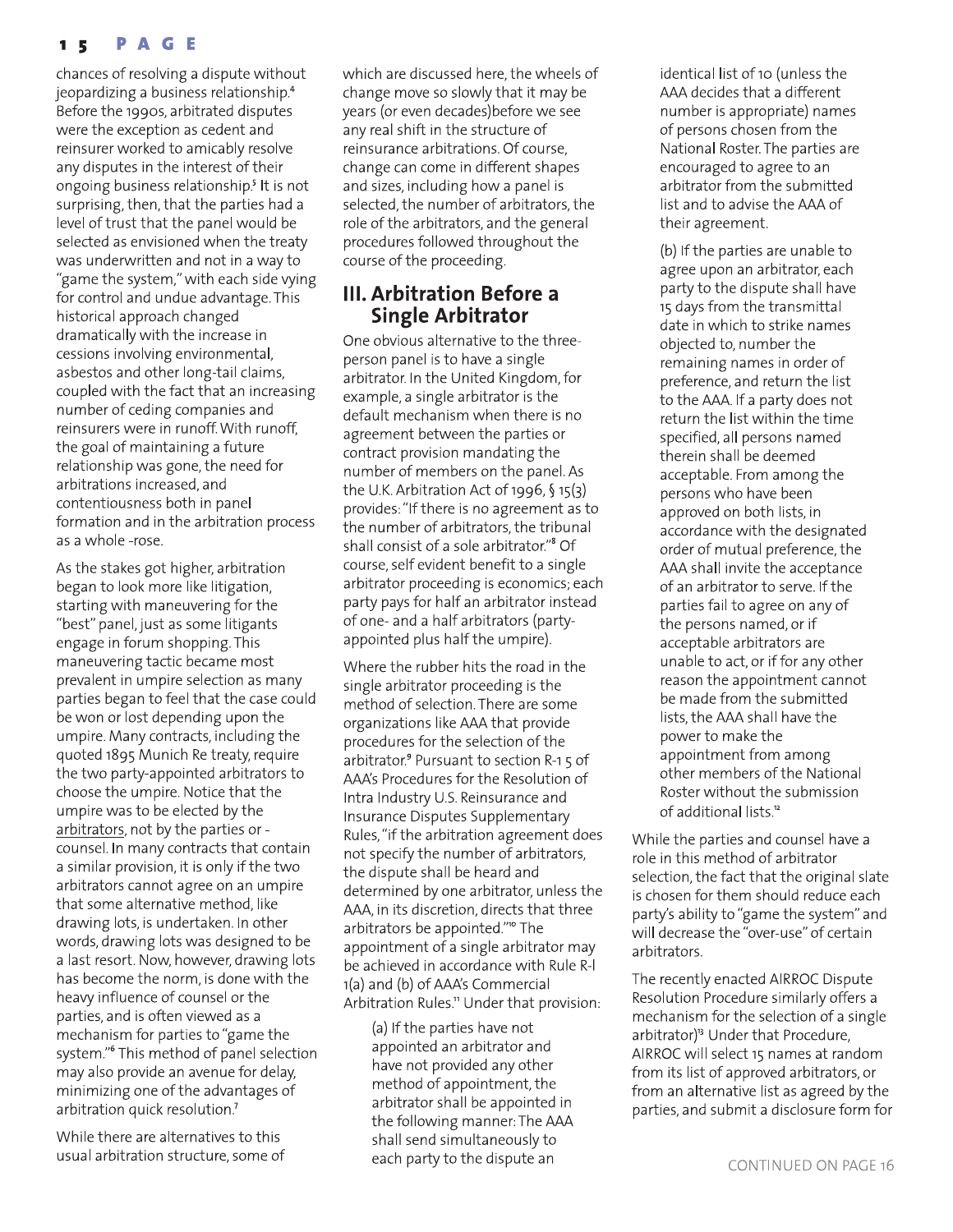#### PAGE

The basic premise of the mini-trial is to provide an opportunity to a senior executive from each party to assess the strengths and weaknesses of the case in a controlled envirnnment that is not emotionally charged. $29$  The senior executives who participate should not be involved in the underlying claim that is at the heart of the dispute.<sup>30</sup> This helps to remove the emotions that the day-to-day handlers have in the dispute.

#### **CONTINUED FROM PAGE 15**

those candidates to complete.<sup>14</sup> Once those disclosure forms are returned, AIRROC will notify the parties about those candidates available to serve.<sup>15</sup> Each party will then select just over half of the candidates on the list (e.g. if 11 candidates remain on the list, each party will select 6) and exchange those names.<sup>16</sup> By selecting just over half, there will be at least one common name on each list.<sup>17</sup> If there is just one match, that person will be the arbitrator)<sup>18</sup> If there is more than one match, AIRROC will decide the arbitrator by lot among the matched candidates.<sup>19</sup>

The Insurance and Reinsurance Dispute Resolution Task Force provides another appointment method for a single neutral in the Procedures for the Resolution of U.S. Insurance and Reinsurance Disputes ("Procedures"). Pursuant to the Alternative Streamlined Procedures contained in the Procedures, selection of the neutral is as follows: (1) each party submits a list of 8 candidates; (2) questionnaires are sent to each candidate; (3) each party strikes the other party's list down to three arbitrators;  $(4)$  if there is a common individual, that person is the arbitrator;  $(5)$  if there is more than 1 common individual, the parties draw lots to select the arbitrator; (6) if there are no common individuals, each party ranks the six candidates in order of preference (1 being the most preferred) and exchange rankings.<sup>20</sup> The individual with the lowest combined number is the arbitrator.<sup>21</sup> If there is a tie, the parties draw lots to select the arbitrator.<sup>22</sup>

Finally, the ARIAS. U.S. Newer Arbitrator Program contains an option for expedited proceedings with a single arbitrator selected from the newer arbitrator list.<sup>23</sup> The neutral is selected in accordance with the ARIAS Umpire Selection Procedure.<sup>24</sup> Briefly, the process for selecting the neutral consists of: (1) obtaining a random list of candidates from ARIAS; (2) sending a questionnaire to the first 10 candidates; (3) each party selecting five candidates from the list of 10; and  $(4)$  each party selecting 3 candidates from the other party's list of 5. If there is one name appearing on both lists, that person will be the neutral. If there is more than one common candidate, the neutral is selected by drawing lots. If there is no common candidate, each party will rank the candidates, with the person with the lowest number being named the neutral.<sup>25</sup>

In a single arbitrator proceeding, there may be some time savings. First, for the purposes of scheduling, there is only one calendar with which to contend (in addition to those of counsel and parties) instead of three. Second, during the course of the arbitration, there is no conferring necessary among decisionmakers, so discovery or evidentiary rulings may be made more quickly. Third, following the hearing, there is no debate among decision-makers so deliberations may be shorter. Fourth, there may be less chance of a compromise award. There are many who believe that compromise awards are becoming all too frequent and are not serving the needs of the parties. One philosophy is that 3-person panels issue compromise awards as a way to achieve a unanimous result or as a consequence of one of the two party-appointed arbitrators exerting some influence on the umpire. With only one arbitrator, those reasons for compromise awards disappear.

#### **IV. The Mini-Trial: A Chance** for Resolution

The mini-trial was born in 1977 in an effort to resolve a complex patent dispute between TRW Inc. and Telecredit, Inc.<sup>26</sup> The Telecredit case had languished in court for years with no imminent trial date set.<sup>27</sup> The parties had each spent several hundred thousand dollars in legal fees and decided there must be another way to resolve the dispute.<sup>28</sup> Over several months, the parties negotiated a procedure for a mini-trial.<sup>29</sup> Once there was an agreement over the procedure, the minitrial itself took place over a two- day period.<sup>30</sup> After the respective presentations, the parties were able to achieve a settlement within a half-hour.<sup>31</sup>

The basic premise of the mini-trial is to provide an opportunity to a senior executive from each party to assess the strengths and weaknesses of the case in a controlled environment that is not emotionally charged.<sup>32</sup> The senior executives who participate should not be involved in the underlying claim that is at the heart of the dispute.<sup>33</sup> This helps to remove the emotions that the day-to-day handlers have in the dispute.

In a mini-trial, a business executive from each party, as well as a neutral, jointly selected by the parties, sit on a panel to hear the dispute.<sup>34</sup> In Telecredit, each party nominated 2 people to act as a neutral and then came to an agreement as to whom should be appointed.<sup>35</sup>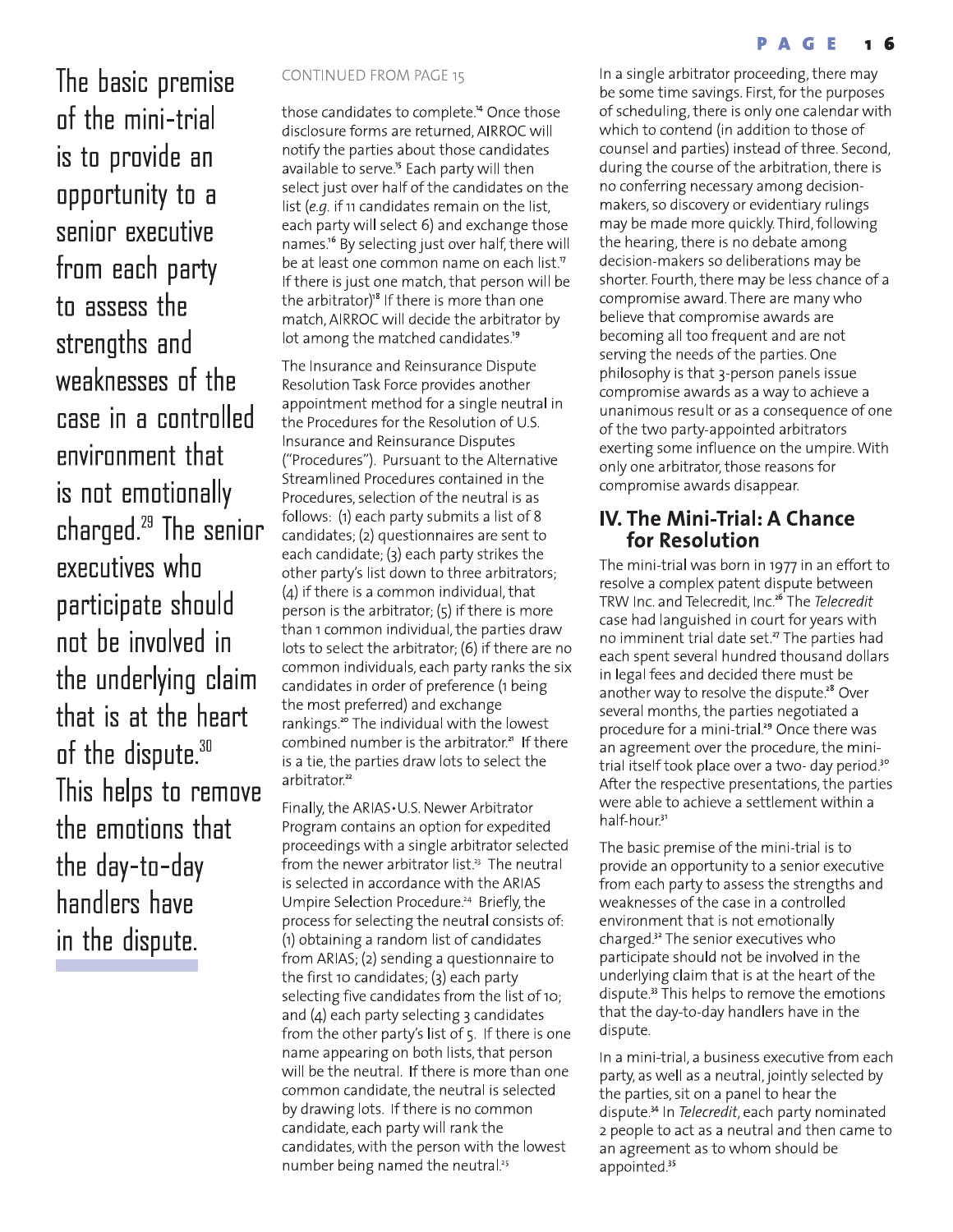#### PAGE  $1<sub>7</sub>$

Subsequently, the parties engaged in an expedited period of targeted discovery, including a limited exchange of documents and abbreviated depositions of key witnesses.<sup>36</sup>

Typically, counsel present each side's "best case;" however, on occasion, witnesses, fact and/or expert, may be used.<sup>37</sup> Questions may be asked by any of the panel members, including the neutral.<sup>38</sup> To make sure the case that is presented is the most comprehensive possible, it is best if the mini-trial takes place towards the end of discovery.<sup>39</sup> Following the presentations, the two business executives meet in an attempt to achieve some amicable resolution.<sup>40</sup> To the extent the executives cannot reach a compromise, they can request the neutral to provide a non-binding advisory opinion setting forth the strengths and weaknesses of each side's case.<sup>41</sup> Once that advisory opinion is reviewed, the parties may return for another round of negotiation.<sup>42</sup>

The mini-trial process is designed to be flexible rather than a one-size-fits-all.<sup>43</sup> The parties are free to agree on the rules and procedures that will apply to the mini-trial.<sup>44</sup> Although. the selection of the umpire in an arbitration is often viewed as the "game changer," the nonbinding nature of the mini-trial puts the neutral in a different light. The neutral should have technical expertise with respect to the issues in dispute and should be someone whom both parties respect.<sup>45</sup> Generally, the parties agree that the mini-trial is confidential, that rules of evidence will not apply, and that the scope of evidence presented should not be limited, even if it may be precluded in litigation or arbitration.<sup>46</sup> This elimination of restrictions ensures that the business executives fully appreciate the strengths and weaknesses of both side's cases.

An important component of the minitrial is that it is confidential.<sup>47</sup> This is of critical importance especially when the procedure is non-binding.<sup>48</sup> Each party needs assurance, for example, that the neutral's opinion about each side's strengths and weaknesses, and about a likely outcome, to the extent given, is not used in the later arbitration or litigation.<sup>49</sup>

While most mini-trials are non-binding in nature, there is nothing to prevent the parties from agreeing in advance to make it binding. The parties could agree that the business executives will first attempt to reach a resolution, but if that is not achievable, the neutral will issue a binding award. The downside to such an approach is that the selection of the neutral becomes all the more important, which can lead to more contentiousness in the neutral selection process. The prospect of an amicable resolution, however, may outweigh this risk.

Even if there is no final resolution of the dispute following the mini-trial, it can help to narrow the issues that need to be litigated or arbitrated. While some have argued that an unsuccessful minitrial just adds to the cost of an already expensive litigation or arbitration,<sup>50</sup> others argue that the work done in preparation for the mini-trial needed to be done anyway, so any additional cost (i.e., the neutral) is minimal.<sup>51</sup>

### V. "Baseball" Arbitration

As the name suggests, the origin of "baseball" arbitration is Major League Baseball. Certain players in Major League Baseball are eligible for salary arbitration.<sup>52</sup> Prior to the arbitration, the team and the player each submit a proposed salary figure to the panel of three arbitrators.<sup>53</sup> At the hearing, each side presents its case in support of the figure submitted and each side has an opportunity to rebut the other's case. Following the hearing, the Panel only has authority to order one salary or another, that's it. 54

"Baseball" arbitration can be applicable to other fields, including reinsurance disputes. It could be particularly useful if a reinsurer acknowledges it owes an amount of money to its ceding company, albeit less than the amount claimed by the ceding company. In such a scenario the two sides can present their cases to a panel of arbitrators and the arbitrators can award either the amount the reinsurer submitted or the one submitted by the ceding company. This would, of course, eliminate any risk of a compromise award. However, this type of arbitration would be unworkable if, for example, the reinsurer claimed to owe nothing or was seeking declaratory relief or rescission. In other words,

"baseball" arbitration would appear to be less appealing if the parties are at opposite extremes.

There are a couple of variations on the "Baseball' arbitration theme that parties may wish to consider. One alternative would be where two amounts are presented to the Panel but those amounts form a high and a low for the Panel, so that it can award either extreme or any number in between. Similarly, the parties can decide on a high and a low figure about which the Panel is unaware. In that case the parties decide on the highest amount the party seeking damages can recover and the lowest amount. If the Panel awards an amount higher or lower than the extremes, the high-low number will apply. If the Panel awards anything in between, that is the amount that will be awarded. Again, compromise awards under this scenario would be minimized and there would be less risk that the umpire (or party-appointed arbitrators) would rule out of a sense of loyalty to one party or the other.

#### VI. Mediator-to Arbitrator or Arbitrator-to-**Mediator**

In litigation a potential conflict may present itself if the judge who will act as the trial judge compels the parties to attend a settlement conference before him or her. In that situation, parties may be required to reveal weaknesses about their case before the very person who will preside over the case. While some judges recognize this dichotomy and send the parties to another judge for a settlement conference, some see nothing wrong with the practice, believing they can discount whatever was said during the course of settlement negotiations. Of course, the trial judge who serves as finder of fact in a bench trial may be more likely to ask another judge to conduct the settlement conference.

In an arbitration, which is consensual by nature, the parties could agree on almost anything, including having a mediator become the arbitrator if in fact mediation fails. The central problem with such an arrangement is that the